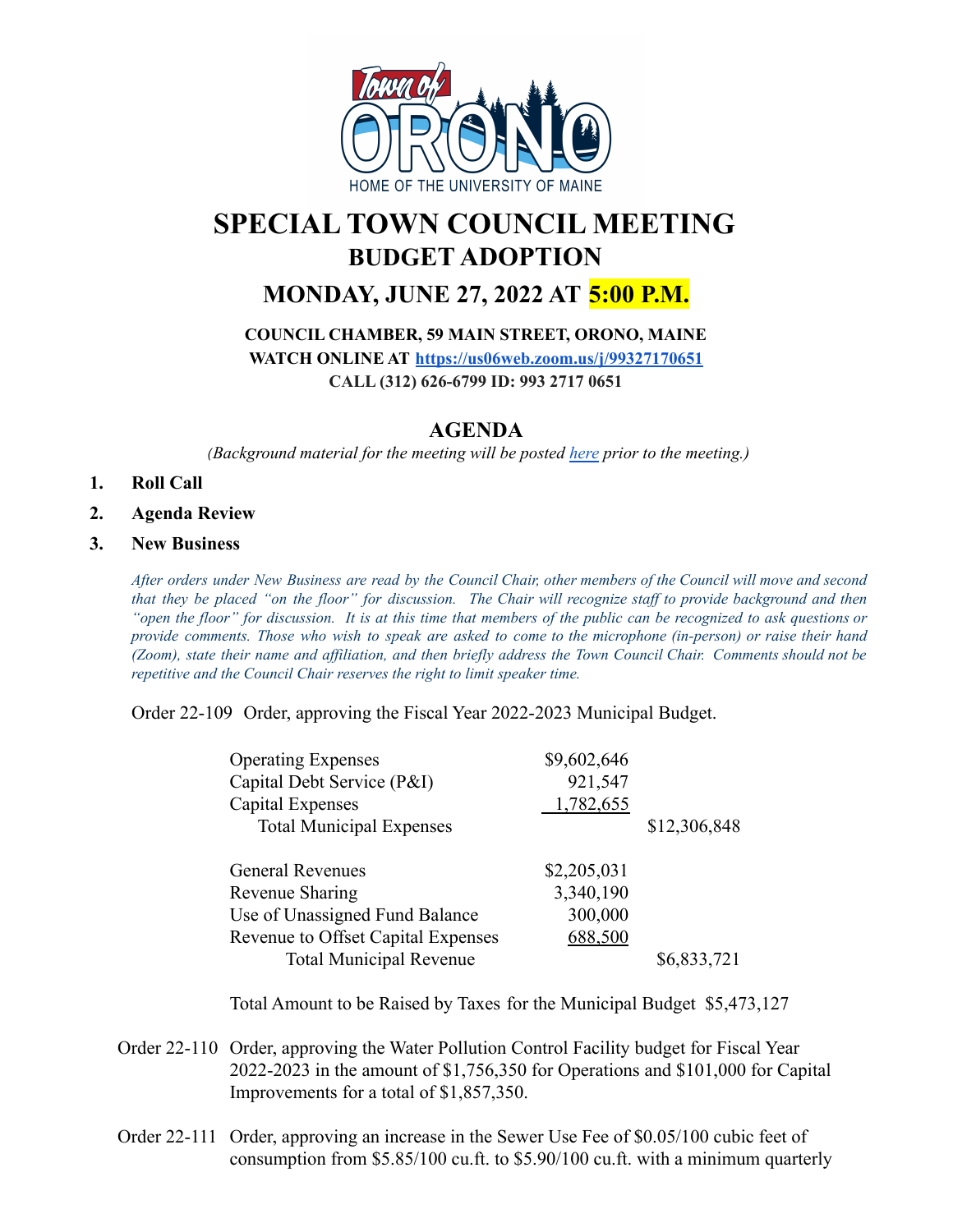charge of \$70.80.

- Order 22-112 Order, approving the Five-Year Capital Investment Plan FY2023 FY2027 for the Town and Water Pollution Control Facility.
- Order 22-113 Order, approving a Fiscal Year 2022-2023 Economic Development budget totalling \$838,669 funded by the following Tax Increment Financing District Development Programs:

| $\bullet$ | Downtown & Transit Oriented    | \$642,169 |
|-----------|--------------------------------|-----------|
|           | • Webster Point                | 34,500    |
|           | • Penobscot Valley Dermatology | 50,500    |
|           | $\bullet$ Dirigo Pines Inn     | 109,000   |
|           | • Orono Basin                  | 2,500     |

Order 22-114 Order, approving revisions to the Town of Orono Fee Schedule effective July 1, 2022.

#### **4. Consent Agenda**

The consent agenda is moved and voted on as a single action with no discussion by Town Councilors or members of the public. A member of the Town Council or the public can request that an order on the consent agenda be removed *and added to new business to allow for explanation and discussion prior to the vote.*

- Order 22-115 Order, changing the time of the July 11, 2022 Regular Council Meeting from 7:00pm to 5:00pm in Council Chambers.
- Order 22-116 Order, authorizing the Town Manager to adjust the FY2023 Tax Increment Financing District expense budgets and use of restricted funds to reflect the changes in Credit Enhancement Agreement payments from Tax Increment Financing District Program Development Funds which were previously approved by Council as estimates, but will be determined by the commitment of FY2023 property taxes.
- Order 22-117 Order, authorizing the Town Manager to pay the 2023 Penobscot County Tax Assessment in the amount of \$825,399.
- Order 22-118 Order, authorizing the Town Manager to pay the FY23 RSU#26 Tax Assessment in the amount of \$7,242,774.
- Order 22-119 Order, adopting the Orono Village Center District Development Program and establishing the boundaries of the District:

Said District shall include real and personal property located on land shown on Orono tax maps as follows: Tax Map 019-004, Lots 061, 062, 063, 065, 066, 067; Map 027-002, Lots 014, 015, 016, 017, 018, 019, 020, 021, 022, 023, 024, 025, 047, 048, 050, 051, 052, 053, 054, 055, 056, 057, 058, 059, 060, 062, 063, 119, 120, 121, 122, 123, 124, 125, 126, 139, 140, 141, 142, 143, 144, 145, 146, 148, 149; Map 027-12, Lots 001, 002, 003, 004, 005, 006, 007, 008, 009, 010, 011, 012, 013, 014, 015, 016, 017, 018, 019, 020, 021, 022, 023, 024, 025, 026, 027, 028, 029, 030, 031, 032, 033, 034, 035 (maps on file in the Assessor's Office at the Municipal Building, 59 Main Street, Orono, ME 04473). The preceding map and lot numbers encompass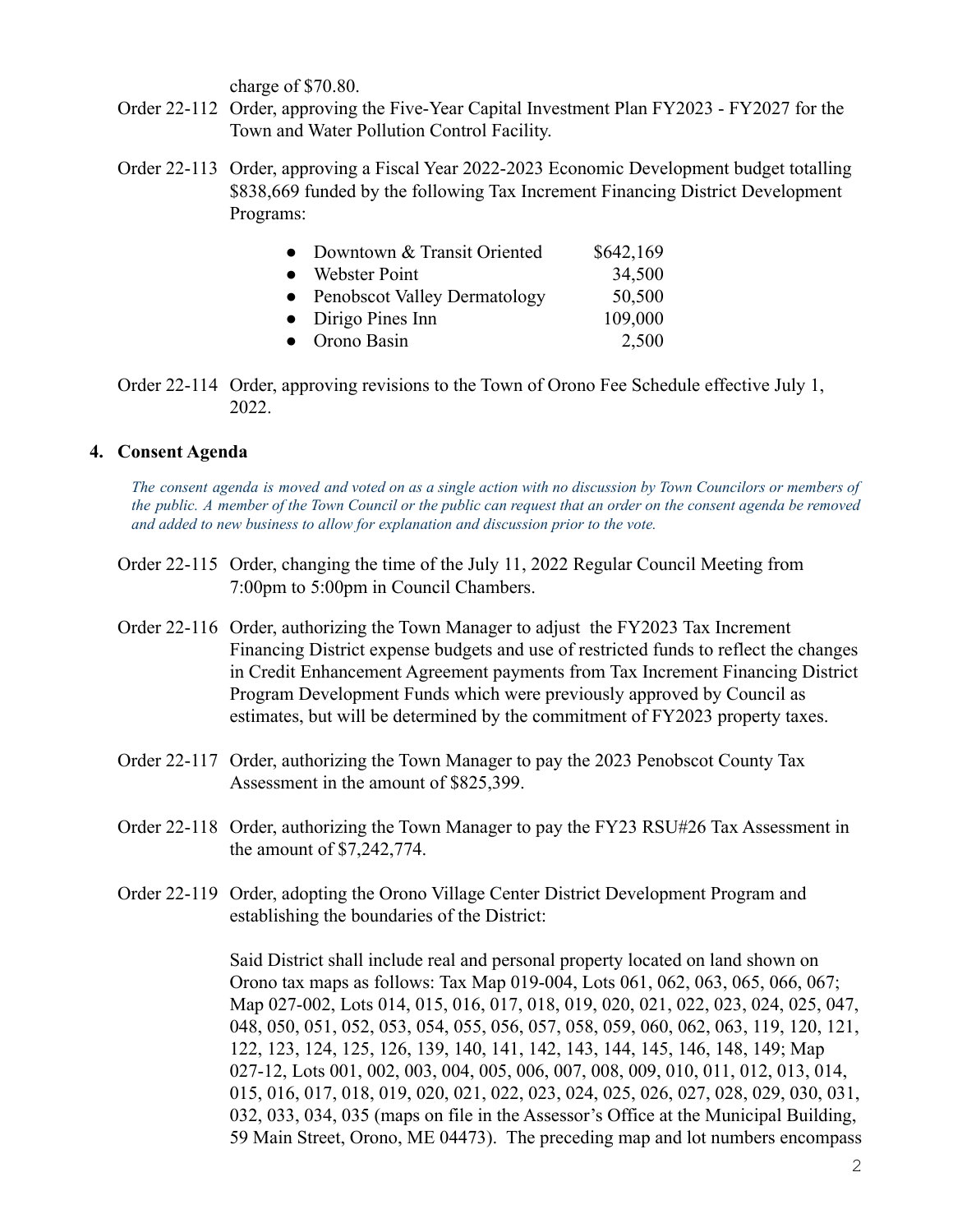an area generally described as follows: most properties abutting Route 2 from 87 Main Street to Murray's Campus Service, 5 properties on Forest Avenue, properties abutting Canal, Oak and Summer Streets, most properties abutting Mill Street from Route 2 to Byer Manufacturing, properties abutting the West side of Pleasant Street, most properties abutting Pine Street from Route 2 to Birch Street, 6 Myrtle Street and Alpenglow Adventure Sports.

- Order 22-120 Order, establishing the amount of the implementation assessments of the Village Center Tax District for the July 1, 2022 to June 30, 2023 Fiscal Year at \$0.00 (zero dollars and zero cents) per thousand dollars of valuation on all real and personal property located within the District as of April 1, 2022 and hereby committing said assessments to the Tax Collector of the Town of Orono for collection in accordance with the authority established under 30-A M.R.S.A., Section 5255(5).
- Order 22-121 Order, establishing the due dates for FY23 Real Estate and Personal Property Taxes of September 22, 2022 and February 9, 2023, the rate of interest at 4% per annum, and for interest to begin accruing on said tax balances remaining as of September 23, 2022 and February 10, 2023.
- Order 22-122 Order, that the Tax Collector be, and hereby is, authorized to accept money prior to the tax commitment in prepayment of taxes, to issue receipts for the same, and pay no interest on prepaid taxes.
- Order 22-123 Order, setting the rate of interest to be paid by the Town for the overpayment of taxes at 0% per annum.
- Order 22-124 Order, authorizing the Tax Collector/Treasurer, pursuant to Title 36, M.R.S.A., Sec. 906, to apply any tax payment received from an individual as payment for any property tax against outstanding or delinquent taxes due on said property in chronological order beginning with the oldest unpaid tax bill.
- Order 22-125 Order, authorizing the Tax Collector/Treasurer, pursuant to Title 36, M.R.S.A., Sec. 906, to apply any payment received from an individual as payment for any sewer use fee against outstanding or delinquent fees due on said account in chronological order beginning with the oldest unpaid tax bill.
- Order 22-126 Order, setting the rate of interest to be collected on delinquent sewer accounts at the same annual rate as established by the Town Council for delinquent taxes for the July 1, 2022 to June 30, 2023 Fiscal Year of the Town of Orono. Interest will be charged on unpaid balances after the due date.
- Order 22-127 Order, authorizing the Town Manager to accept and expend funds from the Maine Emergency Management Agency (MEMA) for expenses related to Hazardous Material Response Team operations; and, further, limiting this authority to those expenditures that are within the current scope of services provided by the Team, conform to the Town purchasing policy, and do not exceed \$15,000 in total for MEMA's FY23 granting year.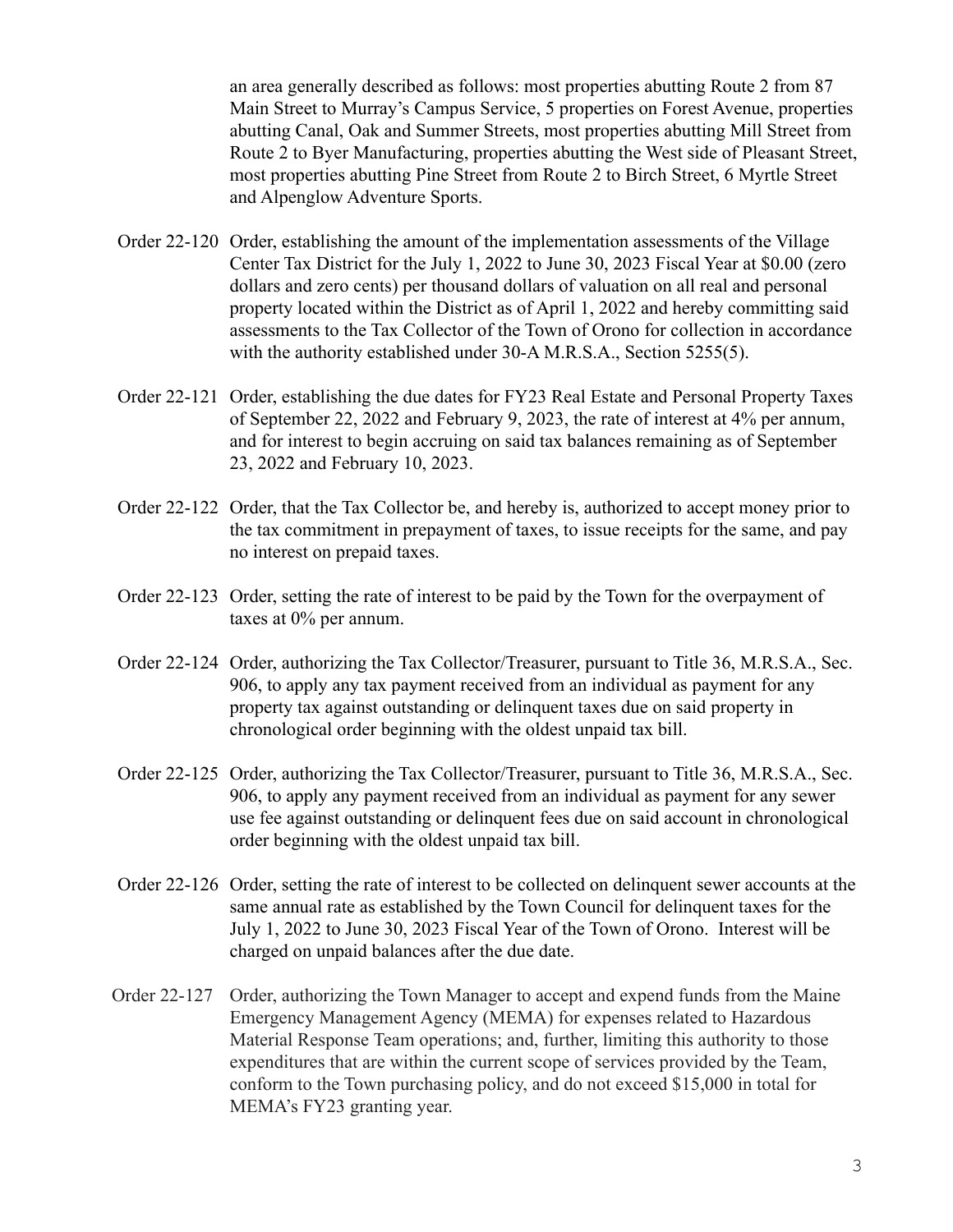- Order 22-128 Order, authorizing the Town Manager to carry forward prior approvals, authorizations, and remaining appropriations for projects funded through special revenue, grant, reserve, or TIF funds that have not been completed as of June 30, 2022.
- Order 22-129 Order, authorizing the Town Manager to transfer funds remaining in the FY22 Capital Infrastructure budget to the Capital Infrastructure Reserve Fund.
- Order 22-130 Order, authorizing the Town Manager to carry forward the following FY22 capital budget project budget balances into the FY23 capital budget to be used for the same purposes:

| $\bullet$ | Pool Roof                                                  | \$15,000 |
|-----------|------------------------------------------------------------|----------|
|           | <b>Elevator Pump Replacement</b>                           | \$6,000  |
|           | • PW Pick-Up Truck                                         | \$55,000 |
|           | PD Audio/Visual Equipment                                  | \$24,750 |
|           | FD Hose                                                    | \$3,000  |
|           | FD Air Bottles (SCBA)                                      | \$9,000  |
|           | <b>Public Safety Building Assessment</b>                   | \$27,072 |
|           | (or 6/30/22 balance, if less than the amount listed above) |          |

- Order 22-131 Order, authorizing the Town Manager to reallocate \$150,000 of WPCF Capital Facilities Reserve and \$50,000 of WPCF Capital Equipment Reserve to the WPCF Capital Infrastructure Reserve Fund.
- Order 22-132 Order, declaring \$66,997.77 in delinquent personal property tax balances as uncollectible and, further, authorizing the Town Manager to write-off these outstanding balances and associated accrued interest.
- Order 22-133 Order, authorizing the Town Manager to enter into a one-year agreement with Downeast Assessing and Real Estate Services of Lamoine, Maine for Assessing Services July 1, 2022 through June 30, 2023 at a cost not to exceed \$82,000.
- **5. Workshop:** Increasing Council Stipends to Encourage Diverse Candidate Pools *(Guest: Robert Glover, Associate Professor of Political Science and Honors at the University of Maine)*

#### **6. Public Comments**

Those who wish to speak are asked to come to the microphone (in-person) or raise their hand (Zoom), state their name and affiliation, and then briefly address the Town Council Chair. Comments should not be repetitive and the Council *Chair reserves the right to limit speaker time.*

**7. Executive Session pursuant to 36 MRSA, § 841 et seq., to Consider a Request for Poverty Tax Abatement Based on Poverty and/or Disability #2022-002.**

Order 22-134 Order, rendering a decision on a Request for Poverty Tax Abatement Based on Poverty and/or Disability #2022-002.

#### **8. Adjournment**

#### **ADA Notice - Requesting Reasonable Accommodation**

Please contact the Town Manager's Office at (207) 889-6905 or [swilson@orono.org](mailto:swilson@orono.org) prior to scheduled meetings or events to discuss auxiliary aids or services needed to fully participate in Orono Town Council activities.